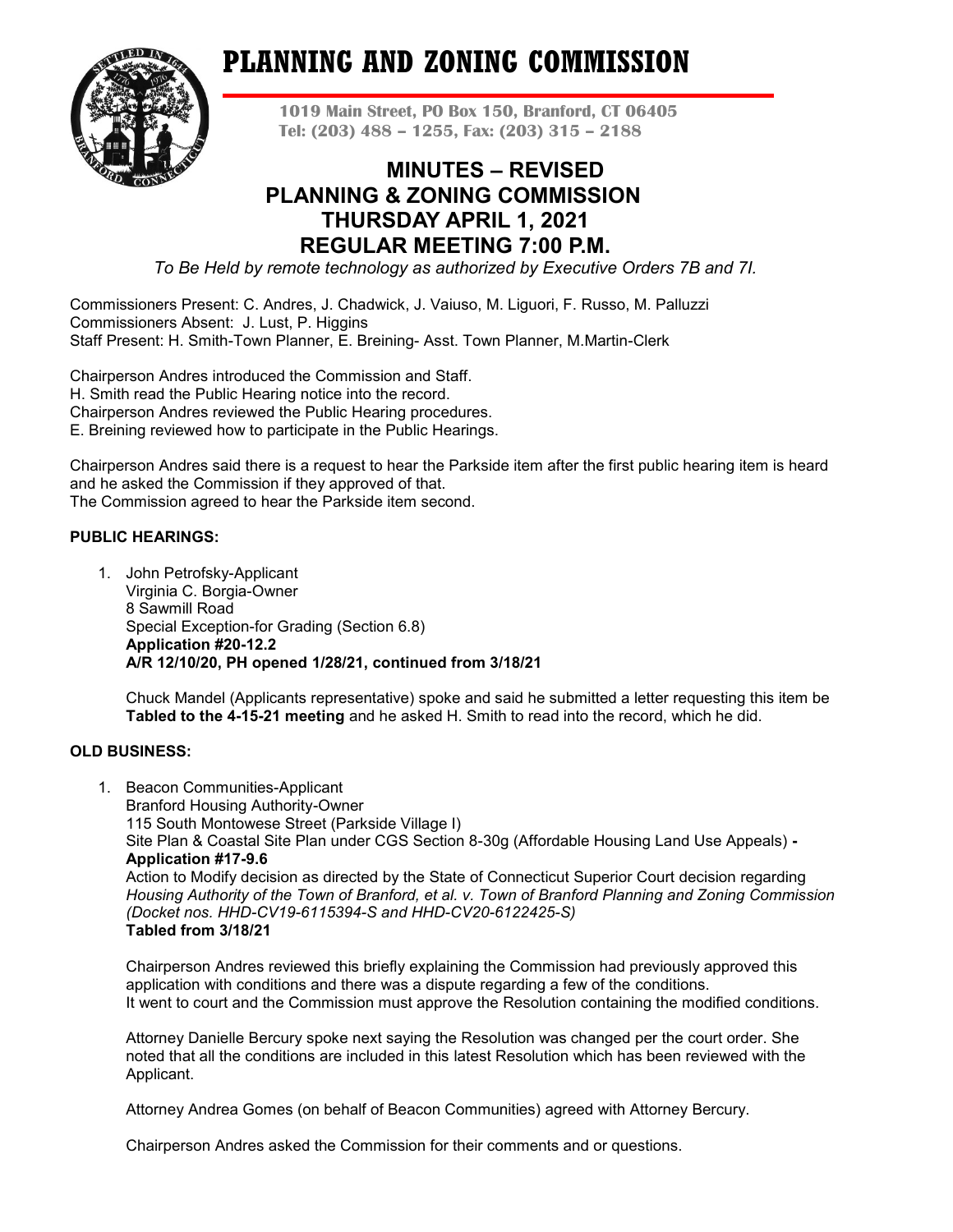*Branford Planning & Zoning Revised Minutes- April 1, 2021 Page 2 of 8*

> For the record, Commissioner J. Chadwick noted he is recused from this item. Commissioner F. Russo is seated for him.

Chairperson Andres then did a roll call vote and the results were: 2 in favor and 3 opposed. Chairperson Andres explained the Judge ordered the Planning & Zoning Commission to approve the Resolution. That doesn't mean you are in favor of the project, he is aware that the entire Commission was not in favor of the project when it was discussed in 2017. The Court is ordering them to approve this latest Resolution.

The Commission discussed this briefly and decided to vote again.

F. Russo made a motion to reconsider and approve the Resolution.

C. Andres seconded the motion which passed unanimously.

Chairperson Andres then did a second roll call vote and the results were all 5 Commissioners voting for the approval of the Resolution. Four of the Commissioners noted they were voting in favor "under protest".

## **PUBLIC HEARINGS (CONT.)**

2. 56 Stony Creek Rd. Inc. c/o Leigh Small-Applicant Farids Stony Creek LLC c/o Tariq Farid-0wner 56 Stony Creek Road Special Exception- Grading (Section 6.8) **Application #21-1.5 A/R 1/28/21 & PH opened 2/18/21 & continued from 3/18/21**

#### **This is continued to the 4/15/21 meeting.**

3. Premier Realty Holdings II, LLC c/o Robert Alvine-Applicant & Owner 132 Ivy Street Special Exception- Vehicle Delivery Facility **Application #21-2.4 A/R 3/4/21 & PH continued from 3/18/21**

H. Smith noted that the representative for the applicant had to attend another meeting and is not present at the meeting yet. He suggested that the Commission defer this item to later in the meeting.

4. Ceres Farm, LLC c/o Caius Mergy-Applicant LCM Properties, LLC c/o Joseph Mineri-Owner 101 & 115 North Branford Road Special Exception- Brewery with Tasting Room **Application #21-2.7 A/R 2/18/21 & PH continued from 3/18/21**

J. Pretti (Criscuolo Engineering) represented the applicant and noted that the few items That were missing from the last meeting have been submitted. He then reviewed the narrative that was submitted which covered: hosting events, food trucks, music, etc.

H. Smith reviewed the site plan. PUBLIC INPUT: No one spoke.

Chairperson Andres closed the Public Hearing.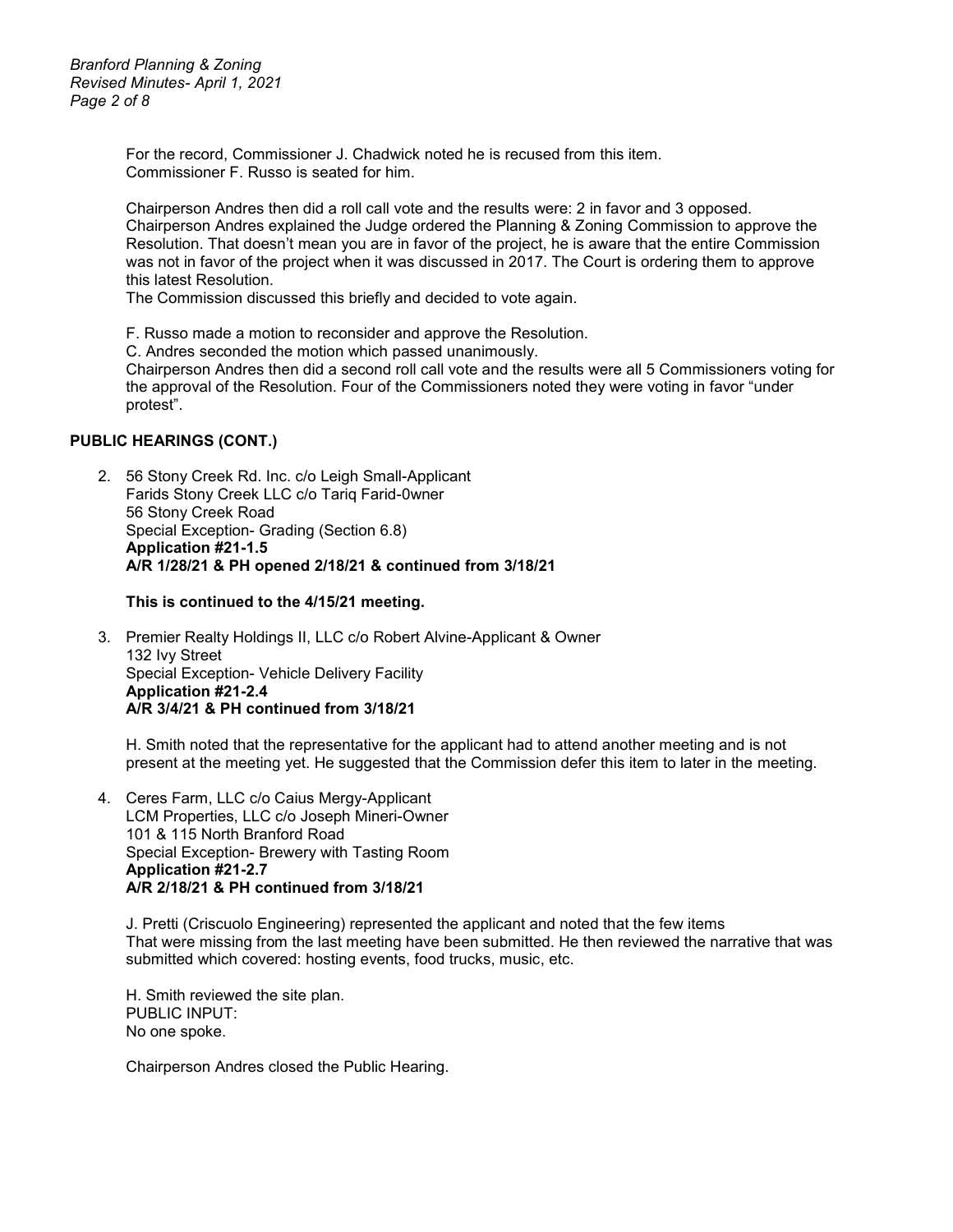*Branford Planning & Zoning Revised Minutes- April 1, 2021 Page 3 of 8*

- 5. Andrew Rainone-Applicant KIOP Branford LLC, c/o Kimco Realty- Owner 1025-1091 West Main Street Special Exception- Add a drive up ATM machine to existing bank **Application #21-3.1 A/R 3/4/21 & PH set for 4/1/21 - WITHDRAWN**
- 6. Lauren Lest- Applicant Thomas Vailette-Owner 650 Main Street Special Exception- Dog Grooming **Application #21-3.3 To be A/R & PH set for 4/1/21**

The applicant briefly explained she is purchasing Angel Paws Dog Grooming on Main Street and is moving into 650 Main Street. There will be no exterior changes to the building.

PUBLIC INPUT:

1. Peter Ramon-He lives across the street. He commented on parking saying it is already congested there. He said there are several rentals on John Street and several cars.

Colleen Hainesworth (current owner of Angel Paws) spoke and said the customer drop off time is between 8 and 9 am and the pickup time is either noon or 2pm and she noted there are never more than 5 or 6 cars there at any time. She said the customers are only there for approximately 2 minutes when they drop off their dogs.

Chairperson Andres closed the public hearing.

M. Ott arrived at 8:06 pm so the commission went back to Application 21-2.4 for 132 Ivy Street.

3. Premier Realty Holdings II, LLC c/o Robert Alvine-Applicant & Owner 132 Ivy Street Special Exception- Vehicle Delivery Facility **Application #21-2.4 A/R 3/4/21 & PH continued from 3/18/21** 

M. Ott said he received the staff report from H. Smith and he briefly discussed this. H. Smith then displayed the staff report and reviewed the conditions.

PUBLIC INPUT: No one spoke.

Chairperson Andres closed the public hearing.

It is noted for the record that F. Russo is seated for J. Lust who is absent.

# **RETURN TO TABLE:**

4. Ceres Farm, LLC c/o Caius Mergy-Applicant LCM Properties, LLC c/o Joseph Mineri-Owner 101 & 115 North Branford Road Special Exception- Brewery with Tasting Room **Application #21-2.7 A/R 2/18/21 & PH continued from 3/18/21**

**J. Chadwick made a motion to approve the application with the Finding and Conditions below:**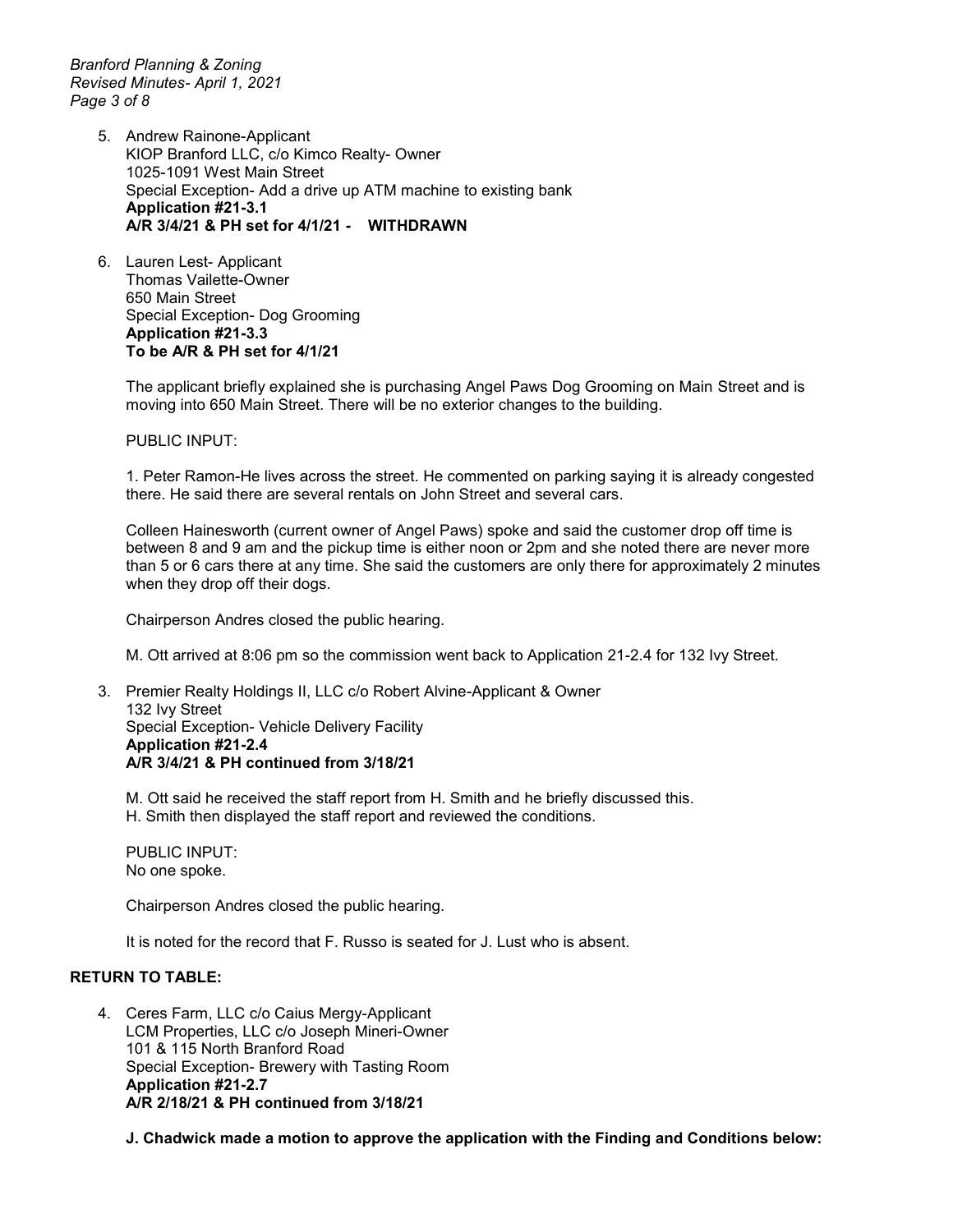*Branford Planning & Zoning Revised Minutes- April 1, 2021 Page 4 of 8*

# **FINDING:**

1) Subject to compliance with the conditions listed below, the Commission finds, based on the testimony and application materials presented, that the proposed use of the property is consistent with the Special Exception Criteria per section 9.8.

# **CONDITIONS:**

- 1) Prior to the start of construction, the erosion control measures shall be installed to the satisfaction of the Zoning Enforcement Officer and maintained throughout the project.
- 2) Prior to the issuance of a zoning permit or the authorization for the issuance of a building permit, the following Site Plan revisions shall be addressed (or additional information provided) to the satisfaction of the Zoning Enforcement Officer or other staff of the Planning and Zoning Commission as may be indicated:
	- a) Documentation of CTDOT approval of the proposed access from the development to CT Route 139 (No. Branford Road).
	- b) Add location of any proposed signage and detailed information for any lighting proposed for it.
	- c) Cut sheets for the proposed fixtures with all model choices indicated (with notations matching the proposed fixtures with the locations on the Site Plans) and other information that may be needed to demonstrate compliance with the requirements of the Zoning Regulations.
	- d) The addition of sugar maples as provided by the 2010 subdivision approval as street trees at intervals of 50 feet unless an alternative species and planting arrangement is approved by the Town Planner or the Planning and Zoning Commission.
	- e) Demonstration that there will be proper exiting from the facility to a public way from the courtyard area to the parking areas rather than having to go through the building to the satisfaction of the Fire Marshal.
	- f) Two full size plan sets with the modifications required by these conditions.
- 3) To ensure continued compliance with the Zoning Regulations, landscaping must be maintained as an ongoing requirement of this approval to ensure survival of all required landscaping shown on the approved plan. If the landscaping element does not survive or is irreparably damaged, it must be replaced in kind.
- 4) No lighting with a light source greater than 900 lumens shall be installed without staff or Commission approval as may be appropriate. To reduce glare, all fixtures shall be demonstrated to meet the IES fullcutoff definition unless they are emergency lights or very low level accent lights (less than 900 lumen output – less than an incandescent 100 watt bulb). Fixed, not adjustable, arm mounts shall be used for all fixtures. The correlated color temperature of the light source for all exterior fixtures shall be no greater than 3000 degrees Kelvin.
- 5) Dust control shall be undertaken as may be determined by the Zoning Enforcement Officer.
- 6) The manufacturer's recommended requirements and schedule for cleaning and maintenance of the elements of the Stormwater Management System shall be followed and/or that of the Engineer of record and/or as stated on the approved plans. Reports shall be provided to the town per section 6.9H of the Zoning Regulations. If there are discrepancies, the more comprehensive of the requirements or a combination thereof shall apply following the issuance of a final certificate of Occupancy.

## **F. Russo seconded the motion which passed unanimously.**

3. Premier Realty Holdings II, LLC c/o Robert Alvine-Applicant & Owner 132 Ivy Street Special Exception- Vehicle Delivery Facility **Application #21-2.4 A/R 3/4/21 & PH continued from 3/18/21** 

## **F. Russo made a motion to approve the application with the Findings and Conditions below:**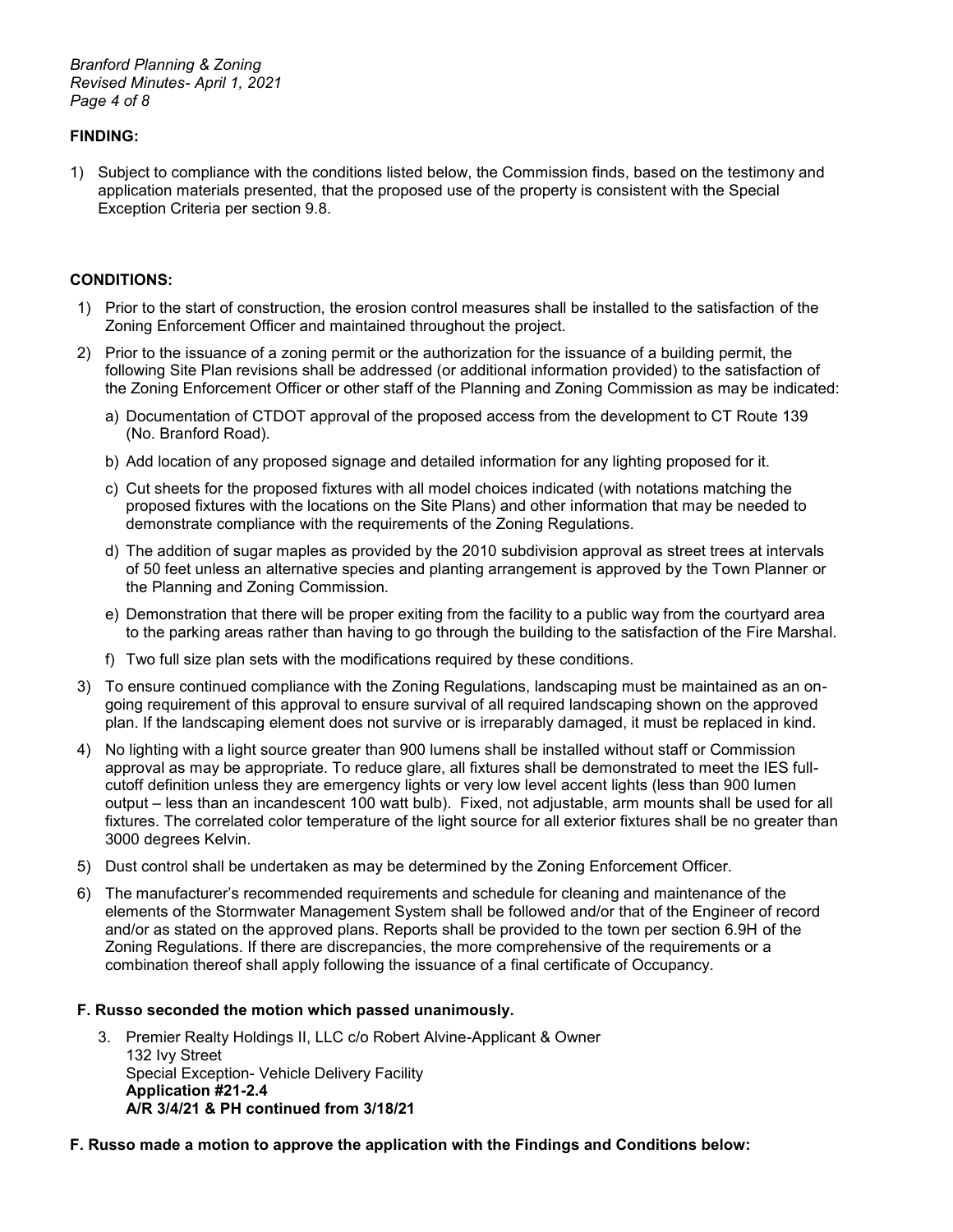# **FINDING:**

- 1) Subject to compliance with the conditions listed below, the Commission finds, based on the testimony and Application materials presented, that the proposed use of the property is consistent with the Special Exception Criteria per section 9.8.
- 2) Subject to compliance with the conditions listed below, the Commission finds, that the applicant has demonstrated excellence in landscaping design per section 6.3.L(2) and waives any required landscaping per section 6.3 not shown on the submitted plans.

# **CONDITIONS:**

- 1) Prior to the start of construction, the erosion control measures shall be installed to the satisfaction of the Zoning Enforcement Officer and maintained throughout the project.
- 2) Approval is limited to the activities listed on the Statement of Use submitted with this application, with any automobile washing to not be the principal use of the property and to be of a minor nature commensurate with the limitations imposed by the existing DEEP approved holding tank. No servicing of motor vehicles is approved.
- 3) Prior to the issuance of a zoning permit or the authorization for the issuance of a building permit, the following Site Plan revisions shall be addressed (or additional information provided) to the satisfaction of the Zoning Enforcement Officer or other staff of the Planning and Zoning Commission as may be indicated:

a) Add location of any proposed signage and detailed information for any lighting proposed for it.

b) Cut sheets for the proposed fixtures with all model choices indicated (with notations matching the proposed fixtures with the locations on the Site Plans) and other information that may be needed to demonstrate compliance with the requirements of the Zoning Regulations.

c) Any adjustments that may be needed for the Site Plan to comply with the ADA parking requirements of Section 6.5.F

d) Two full size plan sets with the modifications required by these conditions.

- 4) To ensure continued compliance with the Zoning Regulations, landscaping must be maintained as an ongoing requirement of this approval to ensure survival of all required landscaping shown on the approved plan. If the landscaping element does not survive or is irreparably damaged, it must be replaced in kind.
- 5) No lighting with a light source greater than 900 lumens shall be installed without staff or Commission approval as may be appropriate. To reduce glare, all fixtures shall be demonstrated to meet the IES fullcutoff definition unless they are emergency lights or very low level accent lights (less than 900 lumen output – less than an incandescent 100 watt bulb). Fixed, not adjustable, arm mounts shall be used for all fixtures. The correlated color temperature of the light source for all exterior fixtures shall be no greater than 3000 degrees Kelvin.
- 6) Dust control shall be undertaken as may be determined by the Zoning Enforcement Officer.
- 7) The manufacturer's recommended requirements and schedule for cleaning and maintenance of the elements of the Stormwater Management System shall be followed and/or that of the Engineer of record and/or as stated on the approved plans. Reports shall be provided to the town per section 6.9H of the Zoning Regulations. If there are discrepancies, the more comprehensive of the requirements or a combination thereof shall apply following the issuance of a final certificate of Occupancy.

## **M. Liguori seconded the motion which passed unanimously.**

5. Lauren Lest- Applicant Thomas Vailette-Owner 650 Main Street Special Exception- Dog Grooming **Application #21-3.3 To be A/R & PH set for 4/1/21**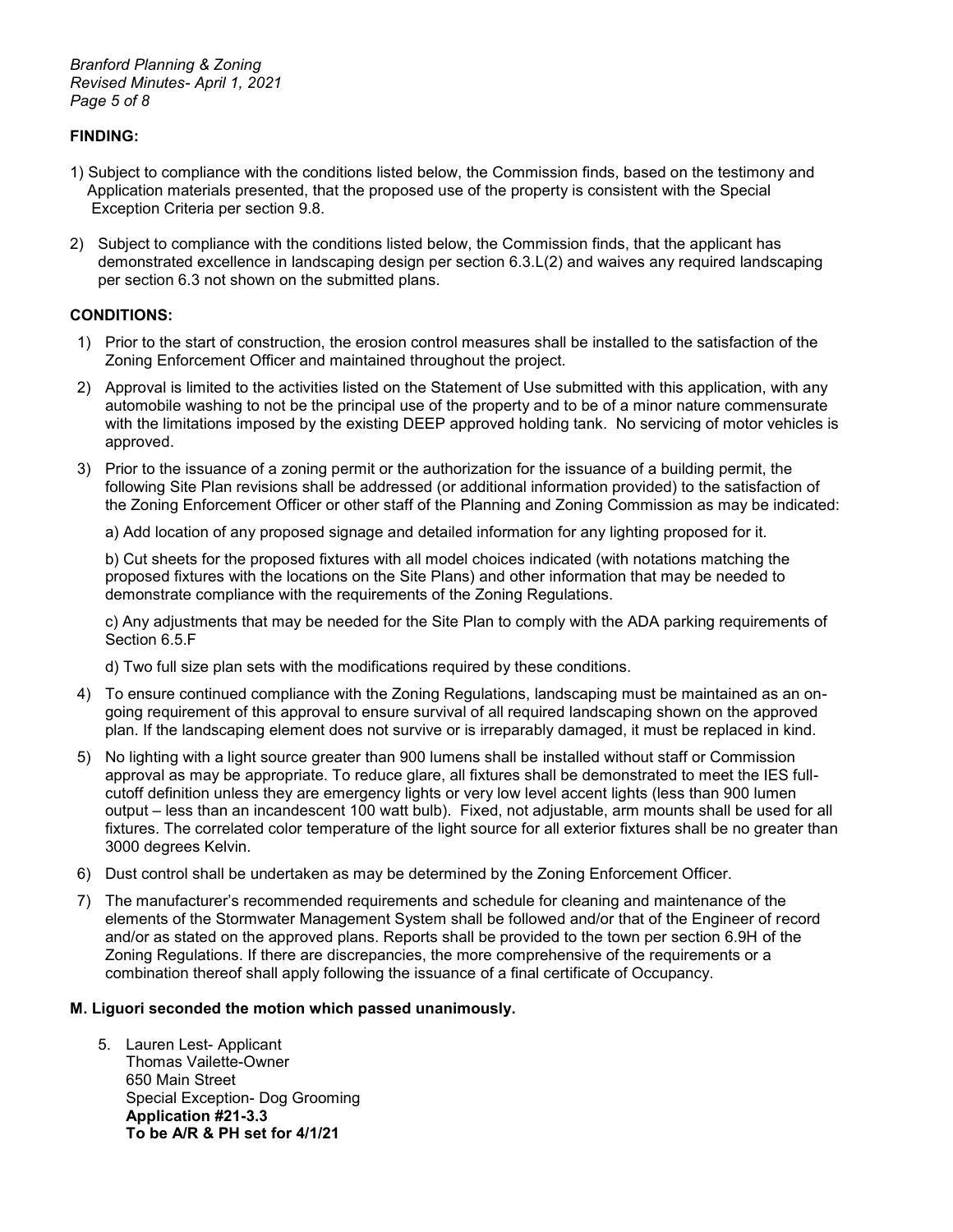*Branford Planning & Zoning Revised Minutes- April 1, 2021 Page 6 of 8*

# **J. Vaiuso made a motion to approve the application with the Finding & Condition below:**

# FINDING:

1. Modification of the Parking Requirements per section 6.5.I.1 to the six spaces proposed is warranted as the site has historically accommodated uses that do not comply with current parking standards without creating a risk to public health and safety.

## CONDITIONS:

- 1. No additional signage or new or replacement lighting shall be installed without Planning or Zoning Commission approval, or that of its staff whichever may be appropriate, for compliance of the proposed signage or lighting with the Zoning Regulations.
- 2. The approved signage shall be sent to the Town Center Revitalization Review Board for comment.

# **M. Palluzzi seconded the motion which passed unanimously.**

# **MINUTES: 3/18/21**

- **J. Vaiuso made a motion to approve the 3/18/21 meeting minutes.**
- **J. Chadwick seconded the motion which passed unanimously.**

# **CORRESPONDENCE:**

A letter was received from Wayne Cooke regarding the rezoning of property around Exit 56. Chairperson Andres noted that a Public Hearing is scheduled for that topic and that would be an excellent opportunity for Mr. Cooke to speak and voice his concerns or his suggestions for the Commission.

# **OLD BUSINESS:**

1. Stony Creek Estates, LLC c/o Michael Di Gioia-Applicant & Owner 47 Gould Lane Special Exception Modification-Residential Open Space Development-Modification to restriction on development of Units #'s 24-29 to be accessed via Luisa Court **Application #20-11.3 A/R 11/5/20 & PH set FOR 4/15/2021**

H. Smith gave a brief update of the application and highlighted the correspondence received from the Special Town Counsel explaining that they are requesting additional information. He also reviewed Section 9.8.B.4 which provides for additional information to be required by the Commission for review of a Special Exception Application.

The Commission made some comments.

## **F. Russo made a motion to request the applicant to produce the information requested by Special Counsel in the email prior to the conclusion of the Public Hearing.**

## **J. Chadwick seconded the motion which passed unanimously.**

**3.** Emilie Penner Greene-Applicant Scott Penner –Owner 1136-1040 Main Street Special Exception- Restaurant /Café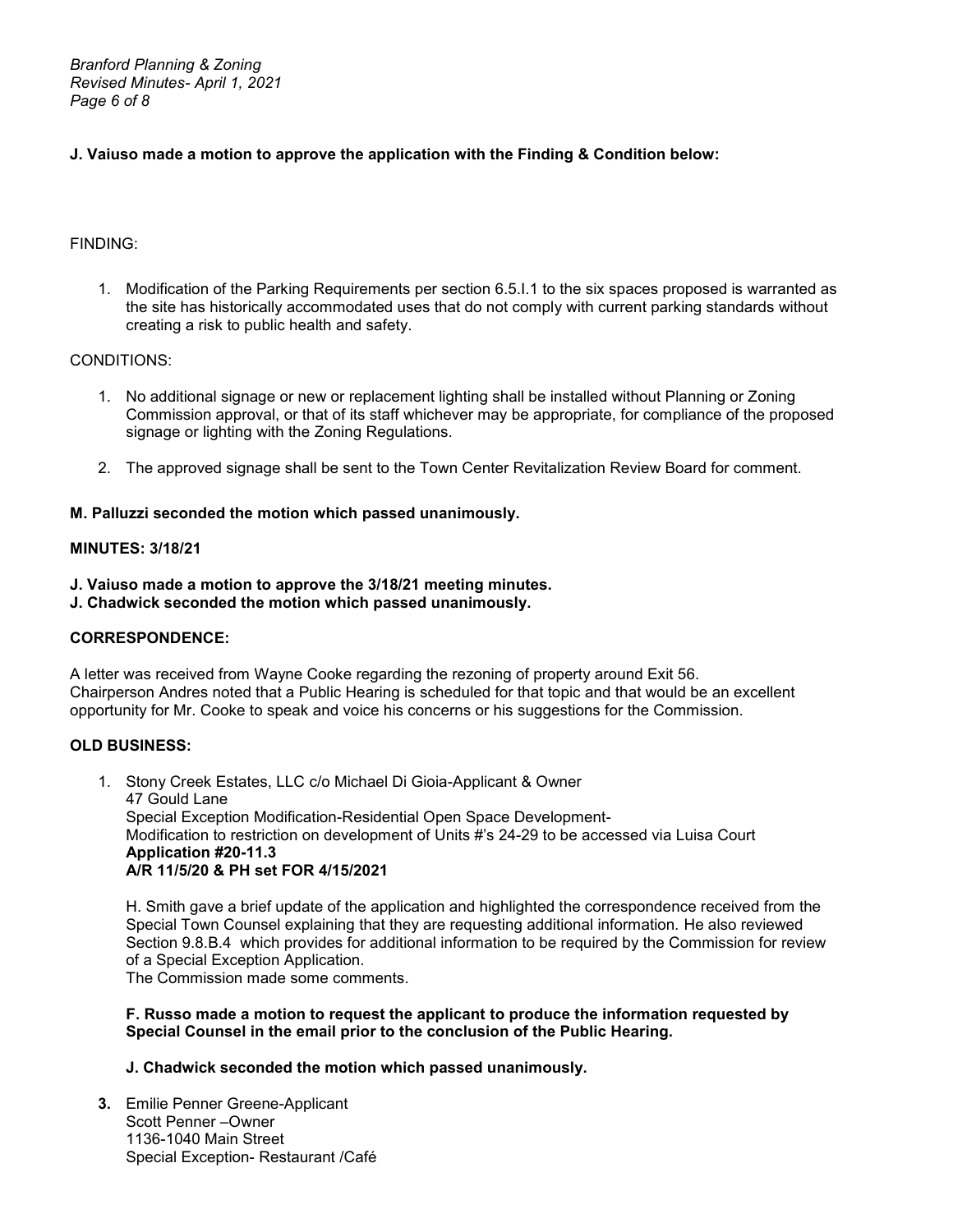*Branford Planning & Zoning Revised Minutes- April 1, 2021 Page 7 of 8*

#### **Application #21-2.6 A/R 2/18/21 & PH to be set by Staff & Chairperson**

- 4. Dave Peck- Applicant 48 Leetes Island Rd Petroleum LLC, c/o Syed Sami- Owner 42 Leetes Island Road Special Exception Modification- Site & design changes **Application #21-2.9 A/R 3/4/21 & PH waiver requested**
- **5.** Marc Reed- Applicant & Owner 46 Parish Farm Road Special Exception- Accessory Apartment & Oversized Accessory Structure **Application #21-3.4 A/R 3/4/21 & PH set for 4/15/21**
- **6.** Conor Daley-Applicant & Owner 548-552 Leetes Island Road Special Exception- Accessory Apartment **Application #21-3.2 A/R 3/4/21 & PH set for 4/15/21**
- **7.** Sound Real Estate LLC,c/o Dan Merriam-Applicant 101 West Main St. Branford LLC c/o Jeanne Tahnk-Owner 101 West Main Street Special Exception- Car Storage Parking Lot **Application #21-3.6 A/R 3/4/21 & PH set for 4/15/21**
- 8. Planning & Zoning Commission-(Town of Branford)-Applicant 569 & 573 East Main Street, 16, 20 & 26 East Industrial Road Zoning Map Amendment – Planned Development District to IG-2 **Application # 21-3.9 A/R 3/18/21 & PH set for 4/15/21**

## **NEW BUSINESS:**

- 1. Correction of error in published Zoning Regulation document. H. Smith noticed two typos in the Zoning Regulations which he reviewed for the Commission and stated they would be corrected asap.
- 2. Emily Abruzzo- Applicant Gerald John Bodziak & Emily Abruzzo- Owners 28 Pine Tree Drive Special Exception- Accessory Apartment **Application #21-3.10 To be A/R & PH set for 4/15/21**
- 3. Montowese Development Group, LLC-Applicant John R. & Anne Hines-(Owners of 14 Buckley Rd.) Branford Building Supplies-(Owners of 16 Buckley Rd) Branford Building Supplies – (Owners of 0 Buckley Rd) 14, 16 & 0 Buckley Road Special Exception & Coastal Site Plan –Open Space Residential Development **Application #21-3.11 To be A/R & PH to be set**